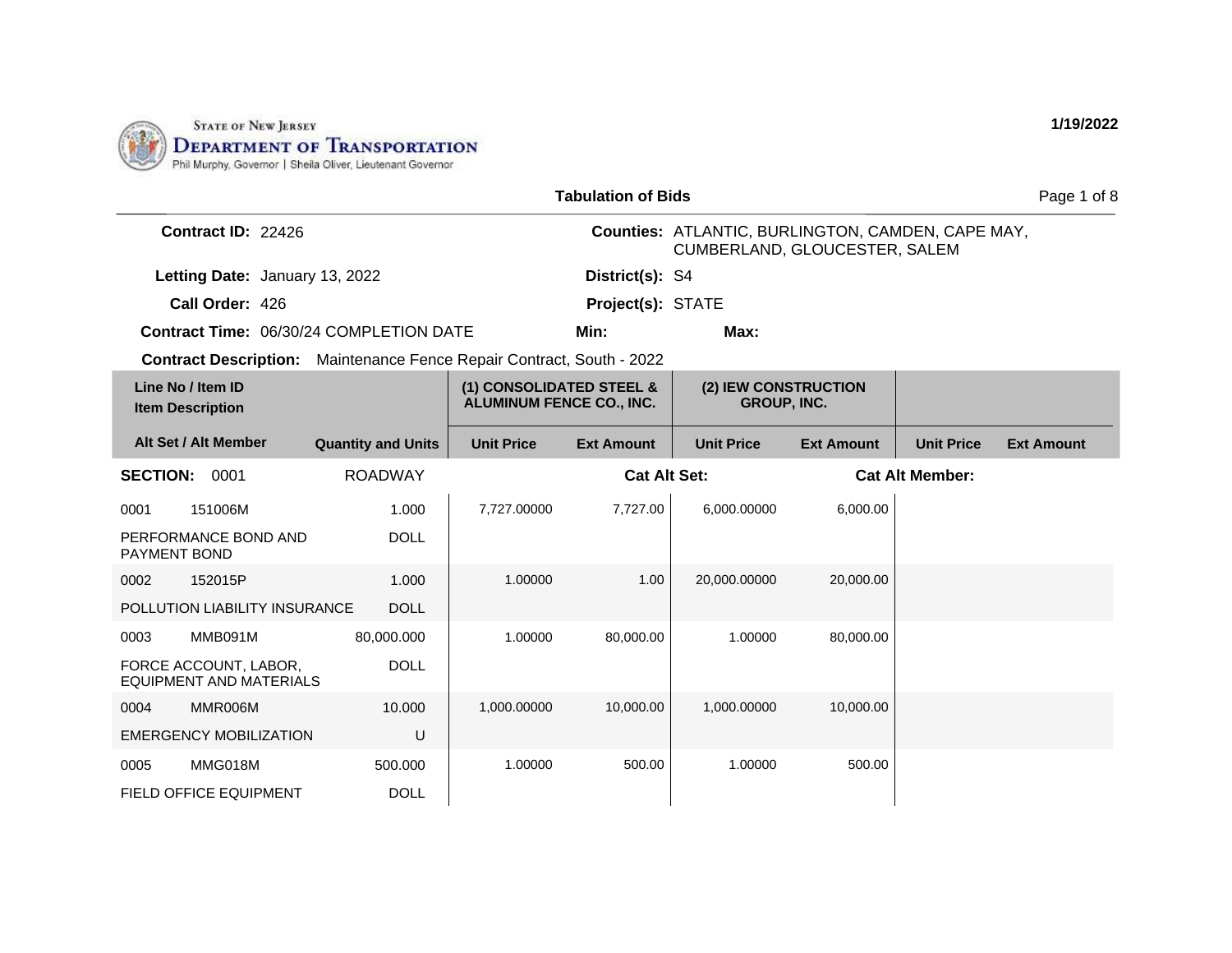

|                                                                       |                           |                                                             | <b>Tabulation of Bids</b> |                                                                                           |                   |                        | Page 2 of 8       |
|-----------------------------------------------------------------------|---------------------------|-------------------------------------------------------------|---------------------------|-------------------------------------------------------------------------------------------|-------------------|------------------------|-------------------|
| Contract ID: 22426                                                    |                           |                                                             |                           | Counties: ATLANTIC, BURLINGTON, CAMDEN, CAPE MAY,<br><b>CUMBERLAND, GLOUCESTER, SALEM</b> |                   |                        |                   |
| Letting Date: January 13, 2022                                        |                           |                                                             | District(s): S4           |                                                                                           |                   |                        |                   |
| Call Order: 426                                                       |                           |                                                             | Project(s): STATE         |                                                                                           |                   |                        |                   |
| <b>Contract Time: 06/30/24 COMPLETION DATE</b>                        |                           |                                                             | Min:                      | Max:                                                                                      |                   |                        |                   |
| Contract Description: Maintenance Fence Repair Contract, South - 2022 |                           |                                                             |                           |                                                                                           |                   |                        |                   |
| Line No / Item ID<br><b>Item Description</b>                          |                           | (1) CONSOLIDATED STEEL &<br><b>ALUMINUM FENCE CO., INC.</b> |                           | (2) IEW CONSTRUCTION<br><b>GROUP, INC.</b>                                                |                   |                        |                   |
| Alt Set / Alt Member                                                  | <b>Quantity and Units</b> | <b>Unit Price</b>                                           | <b>Ext Amount</b>         | <b>Unit Price</b>                                                                         | <b>Ext Amount</b> | <b>Unit Price</b>      | <b>Ext Amount</b> |
| <b>SECTION: 0001</b>                                                  | <b>ROADWAY</b>            |                                                             | <b>Cat Alt Set:</b>       |                                                                                           |                   | <b>Cat Alt Member:</b> |                   |
| 605009P<br>0006                                                       | 3,000.000                 | 65.00000                                                    | 195,000.00                | 92.05000                                                                                  | 276,150.00        |                        |                   |
| CHAIN-LINK FENCE, ALUMINUM-<br>COATED STEEL, 6' HIGH                  | LF                        |                                                             |                           |                                                                                           |                   |                        |                   |
| 0007<br>605027P                                                       | 1,400.000                 | 63.00000                                                    | 88,200.00                 | 95.95000                                                                                  | 134,330.00        |                        |                   |
| CHAIN-LINK FENCE, PVC-COATED<br>STEEL, 6' HIGH                        | LF                        |                                                             |                           |                                                                                           |                   |                        |                   |
| 0008<br>605060M                                                       | 3.000                     | 0.01000                                                     | 0.03                      | 345.00000                                                                                 | 1,035.00          |                        |                   |
| GATE, CHAIN-LINK FENCE,<br>ALUMINUM COATED STEEL, 4'<br><b>WIDE</b>   | U                         |                                                             |                           |                                                                                           |                   |                        |                   |
| 0009<br>605066M                                                       | 3.000                     | 0.01000                                                     | 0.03                      | 725.00000                                                                                 | 2,175.00          |                        |                   |
| GATE, CHAIN-LINK FENCE,<br>ALUMINUM COATED STEEL, 8'<br><b>WIDE</b>   | U                         |                                                             |                           |                                                                                           |                   |                        |                   |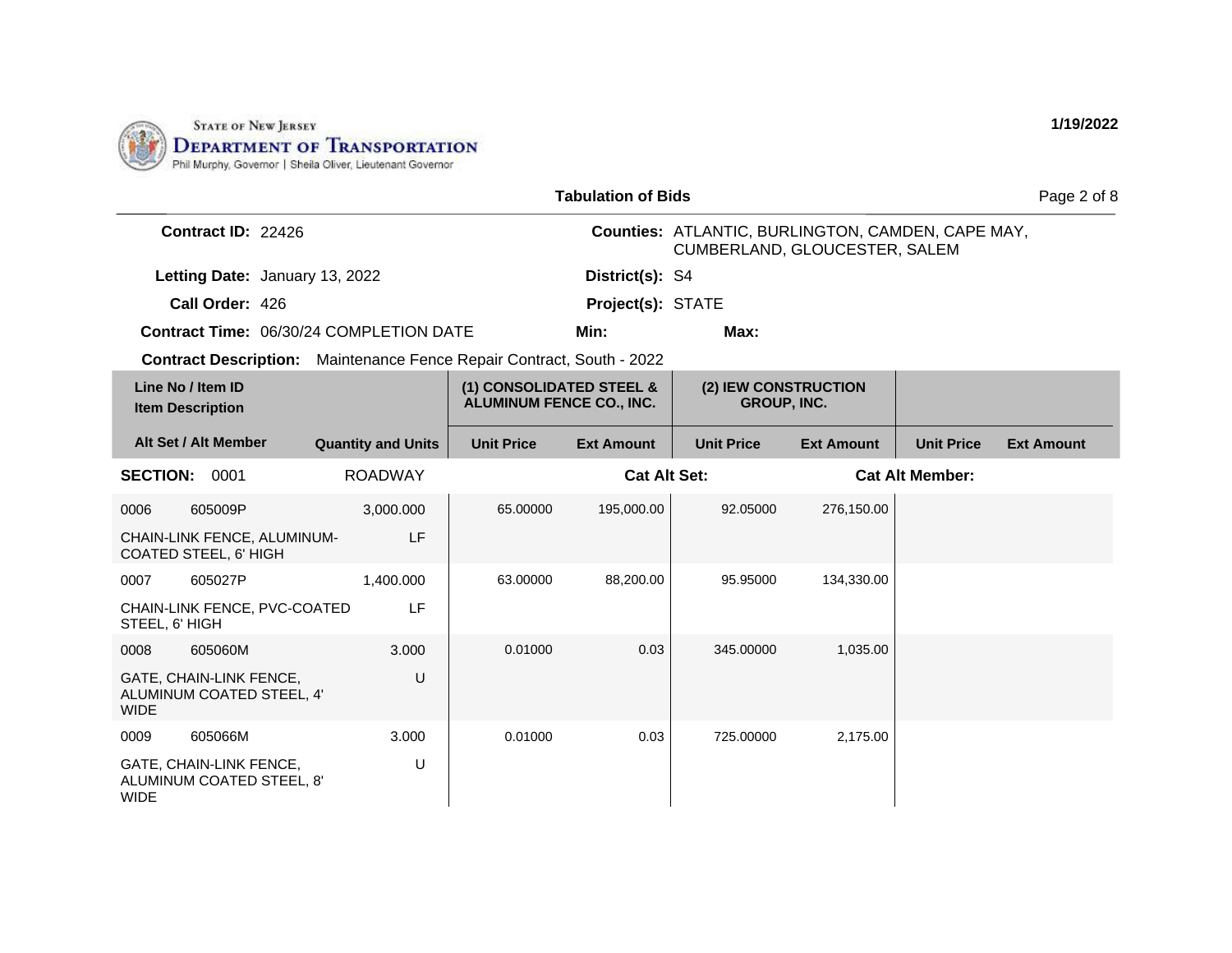

|                                                                       |                           |                                                             | <b>Tabulation of Bids</b> |                                                                                    |                   |                        | Page 3 of 8       |
|-----------------------------------------------------------------------|---------------------------|-------------------------------------------------------------|---------------------------|------------------------------------------------------------------------------------|-------------------|------------------------|-------------------|
| Contract ID: 22426                                                    |                           |                                                             |                           | Counties: ATLANTIC, BURLINGTON, CAMDEN, CAPE MAY,<br>CUMBERLAND, GLOUCESTER, SALEM |                   |                        |                   |
| Letting Date: January 13, 2022                                        |                           |                                                             | District(s): S4           |                                                                                    |                   |                        |                   |
| Call Order: 426                                                       |                           |                                                             | Project(s): STATE         |                                                                                    |                   |                        |                   |
| Contract Time: 06/30/24 COMPLETION DATE                               |                           |                                                             | Min:                      | Max:                                                                               |                   |                        |                   |
| Contract Description: Maintenance Fence Repair Contract, South - 2022 |                           |                                                             |                           |                                                                                    |                   |                        |                   |
| Line No / Item ID<br><b>Item Description</b>                          |                           | (1) CONSOLIDATED STEEL &<br><b>ALUMINUM FENCE CO., INC.</b> |                           | (2) IEW CONSTRUCTION<br>GROUP, INC.                                                |                   |                        |                   |
| Alt Set / Alt Member                                                  | <b>Quantity and Units</b> | <b>Unit Price</b>                                           | <b>Ext Amount</b>         | <b>Unit Price</b>                                                                  | <b>Ext Amount</b> | <b>Unit Price</b>      | <b>Ext Amount</b> |
| <b>SECTION:</b><br>0001                                               | <b>ROADWAY</b>            |                                                             | <b>Cat Alt Set:</b>       |                                                                                    |                   | <b>Cat Alt Member:</b> |                   |
| 605069M<br>0010                                                       | 3.000                     | 0.01000                                                     | 0.03                      | 890.00000                                                                          | 2,670.00          |                        |                   |
| GATE, CHAIN-LINK FENCE,<br>ALUMINUM COATED STEEL, 10'<br><b>WIDE</b>  | U                         |                                                             |                           |                                                                                    |                   |                        |                   |
| 0011<br>605072M                                                       | 3.000                     | 0.01000                                                     | 0.03                      | 920.00000                                                                          | 2,760.00          |                        |                   |
| GATE, CHAIN-LINK FENCE,<br>ALUMINUM COATED STEEL, 12'<br><b>WIDE</b>  | U                         |                                                             |                           |                                                                                    |                   |                        |                   |
| 605081M<br>0012                                                       | 3.000                     | 0.01000                                                     | 0.03                      | 1,225.00000                                                                        | 3,675.00          |                        |                   |
| GATE, CHAIN-LINK FENCE,<br>ALUMINUM COATED STEEL, 16'<br><b>WIDE</b>  | U                         |                                                             |                           |                                                                                    |                   |                        |                   |
| 605099M<br>0013                                                       | 3.000                     | 0.01000                                                     | 0.03                      | 515.00000                                                                          | 1,545.00          |                        |                   |
| GATE, CHAIN-LINK FENCE, PVC-<br>COATED STEEL, 4' WIDE                 | U                         |                                                             |                           |                                                                                    |                   |                        |                   |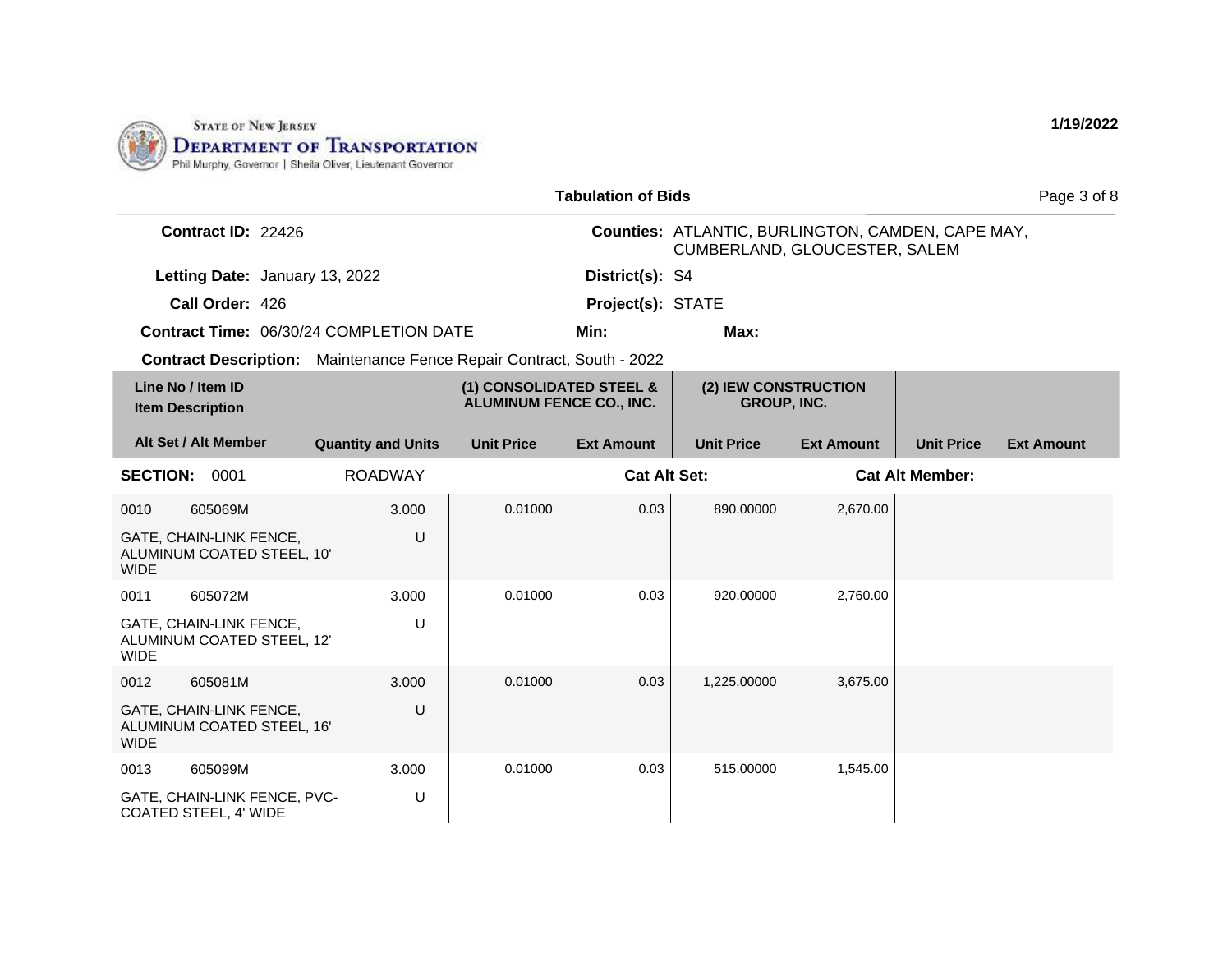

|                                                                              |                           |                                                             | <b>Tabulation of Bids</b> |                                                                                    |                   |                        | Page 4 of 8       |
|------------------------------------------------------------------------------|---------------------------|-------------------------------------------------------------|---------------------------|------------------------------------------------------------------------------------|-------------------|------------------------|-------------------|
| Contract ID: 22426                                                           |                           |                                                             |                           | Counties: ATLANTIC, BURLINGTON, CAMDEN, CAPE MAY,<br>CUMBERLAND, GLOUCESTER, SALEM |                   |                        |                   |
| Letting Date: January 13, 2022                                               |                           |                                                             | District(s): S4           |                                                                                    |                   |                        |                   |
| Call Order: 426                                                              |                           |                                                             | Project(s): STATE         |                                                                                    |                   |                        |                   |
| <b>Contract Time: 06/30/24 COMPLETION DATE</b>                               |                           |                                                             | Min:                      | Max:                                                                               |                   |                        |                   |
| <b>Contract Description:</b> Maintenance Fence Repair Contract, South - 2022 |                           |                                                             |                           |                                                                                    |                   |                        |                   |
| Line No / Item ID<br><b>Item Description</b>                                 |                           | (1) CONSOLIDATED STEEL &<br><b>ALUMINUM FENCE CO., INC.</b> |                           | (2) IEW CONSTRUCTION<br><b>GROUP, INC.</b>                                         |                   |                        |                   |
| Alt Set / Alt Member                                                         | <b>Quantity and Units</b> | <b>Unit Price</b>                                           | <b>Ext Amount</b>         | <b>Unit Price</b>                                                                  | <b>Ext Amount</b> | <b>Unit Price</b>      | <b>Ext Amount</b> |
| <b>SECTION:</b><br>0001                                                      | <b>ROADWAY</b>            |                                                             | <b>Cat Alt Set:</b>       |                                                                                    |                   | <b>Cat Alt Member:</b> |                   |
| 605105M<br>0014                                                              | 3.000                     | 0.01000                                                     | 0.03                      | 825.00000                                                                          | 2,475.00          |                        |                   |
| GATE, CHAIN-LINK FENCE, PVC-<br>COATED STEEL, 8' WIDE                        | U                         |                                                             |                           |                                                                                    |                   |                        |                   |
| 605108M<br>0015                                                              | 3.000                     | 0.01000                                                     | 0.03                      | 1,345.00000                                                                        | 4,035.00          |                        |                   |
| GATE, CHAIN-LINK FENCE, PVC-<br>COATED STEEL, 10' WIDE                       | U                         |                                                             |                           |                                                                                    |                   |                        |                   |
| 605111M<br>0016                                                              | 3.000                     | 0.01000                                                     | 0.03                      | 1,390.00000                                                                        | 4,170.00          |                        |                   |
| GATE, CHAIN-LINK FENCE, PVC-<br>COATED STEEL, 12' WIDE                       | U                         |                                                             |                           |                                                                                    |                   |                        |                   |
| 605120M<br>0017                                                              | 3.000                     | 0.01000                                                     | 0.03                      | 1,835.00000                                                                        | 5,505.00          |                        |                   |
| GATE, CHAIN-LINK FENCE, PVC-<br>COATED STEEL, 16' WIDE                       | U                         |                                                             |                           |                                                                                    |                   |                        |                   |
| 605174M<br>0018                                                              | 2.000.000                 | 55.00000                                                    | 110,000.00                | 71.52000                                                                           | 143,040.00        |                        |                   |
| <b>REPAIRING CHAIN-LINK FENCE</b>                                            | LF                        |                                                             |                           |                                                                                    |                   |                        |                   |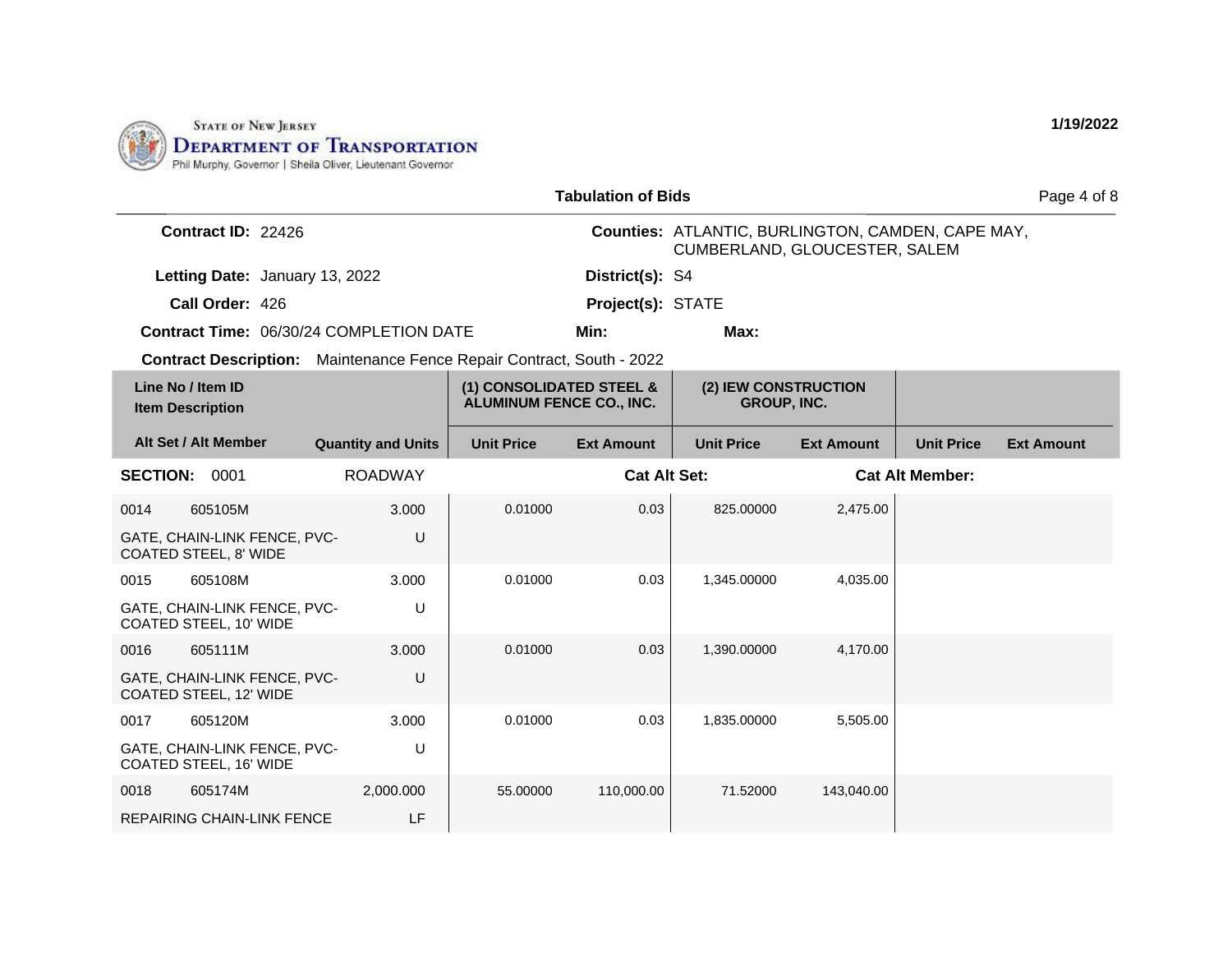

|                    |                                                           |                                                                              |                                                             | <b>Tabulation of Bids</b> |                                                                                    |                   |                   | Page 5 of 8       |
|--------------------|-----------------------------------------------------------|------------------------------------------------------------------------------|-------------------------------------------------------------|---------------------------|------------------------------------------------------------------------------------|-------------------|-------------------|-------------------|
|                    | Contract ID: 22426                                        |                                                                              |                                                             |                           | Counties: ATLANTIC, BURLINGTON, CAMDEN, CAPE MAY,<br>CUMBERLAND, GLOUCESTER, SALEM |                   |                   |                   |
|                    | Letting Date: January 13, 2022                            |                                                                              |                                                             | District(s): S4           |                                                                                    |                   |                   |                   |
|                    | Call Order: 426                                           |                                                                              |                                                             | Project(s): STATE         |                                                                                    |                   |                   |                   |
|                    |                                                           | <b>Contract Time: 06/30/24 COMPLETION DATE</b>                               |                                                             | Min:                      | Max:                                                                               |                   |                   |                   |
|                    |                                                           | <b>Contract Description:</b> Maintenance Fence Repair Contract, South - 2022 |                                                             |                           |                                                                                    |                   |                   |                   |
|                    | Line No / Item ID<br><b>Item Description</b>              |                                                                              | (1) CONSOLIDATED STEEL &<br><b>ALUMINUM FENCE CO., INC.</b> |                           | (2) IEW CONSTRUCTION<br><b>GROUP, INC.</b>                                         |                   |                   |                   |
|                    | Alt Set / Alt Member                                      | <b>Quantity and Units</b>                                                    | <b>Unit Price</b>                                           | <b>Ext Amount</b>         | <b>Unit Price</b>                                                                  | <b>Ext Amount</b> | <b>Unit Price</b> | <b>Ext Amount</b> |
|                    | <b>SECTION: 0001</b>                                      | <b>ROADWAY</b>                                                               |                                                             |                           | <b>Cat Alt Set:</b><br><b>Cat Alt Member:</b>                                      |                   |                   |                   |
| 0019               | 605212P                                                   | 1,000.000                                                                    | 55.00000                                                    | 55,000.00                 | 71.52000                                                                           | 71,520.00         |                   |                   |
| <b>RESET FENCE</b> |                                                           | LF                                                                           |                                                             |                           |                                                                                    |                   |                   |                   |
| 0020               | 605212P                                                   | 250,000                                                                      | 145.00000                                                   | 36,250.00                 | 142.25000                                                                          | 35,562.50         |                   |                   |
|                    | <b>RESET FENCE (BARRIER CURB</b><br><b>MOUNTED FENCE)</b> | LF                                                                           |                                                             |                           |                                                                                    |                   |                   |                   |
| 0021               | 605175M                                                   | 785.000                                                                      | 145.00000                                                   | 113,825.00                | 142.25000                                                                          | 111,666.25        |                   |                   |
|                    | <b>BARRIER CURB MOUNTED FENCE</b>                         | <b>LF</b>                                                                    |                                                             |                           |                                                                                    |                   |                   |                   |
| 0022               | 605152M                                                   | 2.000                                                                        | 0.01000                                                     | 0.02                      | 4,440.00000                                                                        | 8,880.00          |                   |                   |
| 12' WIDE           | SLIDING GATE, SECURITY FENCE,                             | U                                                                            |                                                             |                           |                                                                                    |                   |                   |                   |
| 0023               | 802003M                                                   | 25.000                                                                       | 25.00000                                                    | 625.00                    | 120.00000                                                                          | 3,000.00          |                   |                   |
|                    | TRIMMING EXISTING TREE, OVER<br>6" TO 12" DIAMETER        | U                                                                            |                                                             |                           |                                                                                    |                   |                   |                   |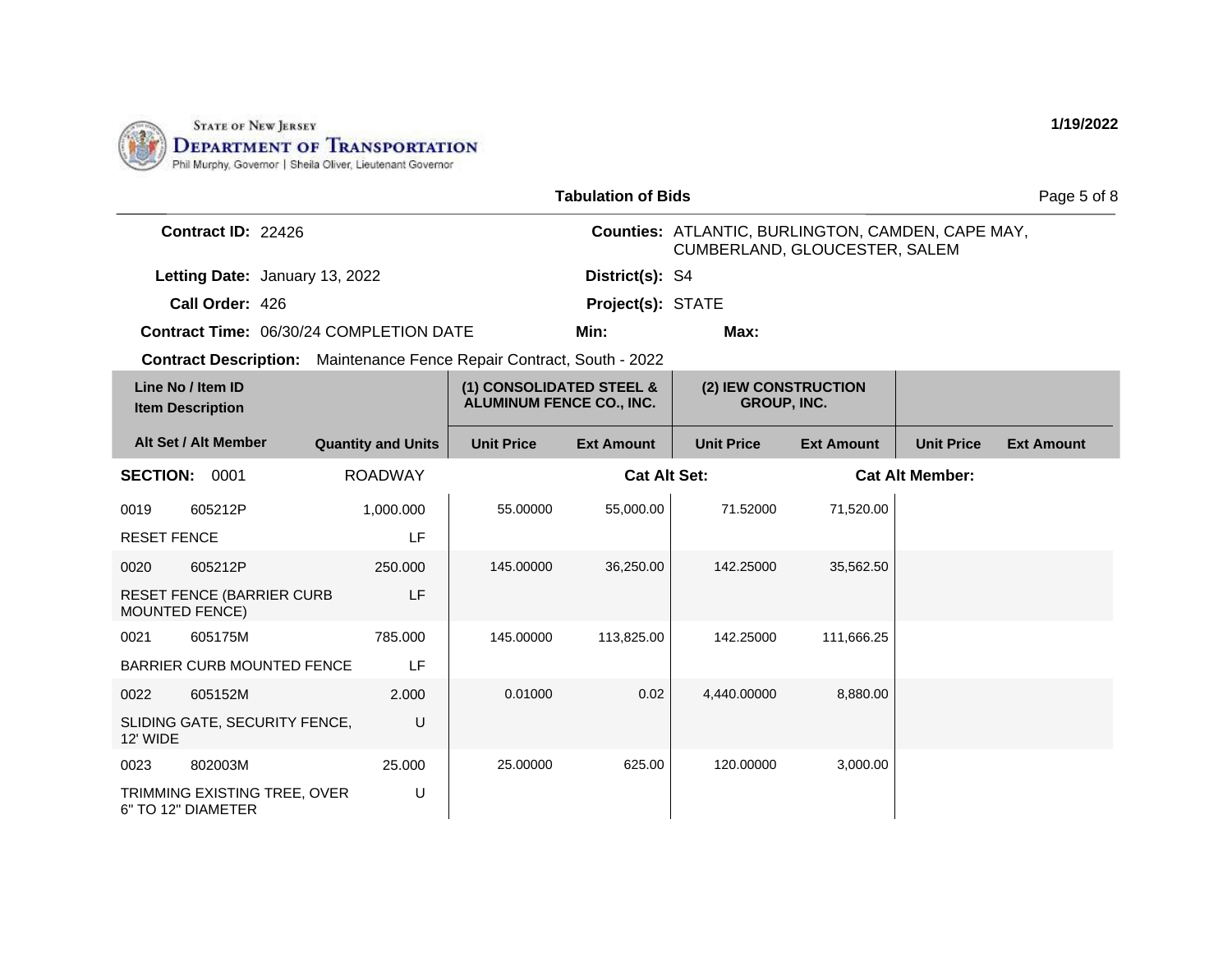

|                                                                              |                           |                                                             | <b>Tabulation of Bids</b> |                                                                                           |                   |                        | Page 6 of 8       |
|------------------------------------------------------------------------------|---------------------------|-------------------------------------------------------------|---------------------------|-------------------------------------------------------------------------------------------|-------------------|------------------------|-------------------|
| Contract ID: 22426                                                           |                           |                                                             |                           | <b>Counties: ATLANTIC, BURLINGTON, CAMDEN, CAPE MAY,</b><br>CUMBERLAND, GLOUCESTER, SALEM |                   |                        |                   |
| Letting Date: January 13, 2022                                               |                           |                                                             | District(s): S4           |                                                                                           |                   |                        |                   |
| Call Order: 426                                                              |                           |                                                             | Project(s): STATE         |                                                                                           |                   |                        |                   |
| Contract Time: 06/30/24 COMPLETION DATE                                      |                           |                                                             | Min:                      | Max:                                                                                      |                   |                        |                   |
| <b>Contract Description:</b> Maintenance Fence Repair Contract, South - 2022 |                           |                                                             |                           |                                                                                           |                   |                        |                   |
| Line No / Item ID<br><b>Item Description</b>                                 |                           | (1) CONSOLIDATED STEEL &<br><b>ALUMINUM FENCE CO., INC.</b> |                           | (2) IEW CONSTRUCTION<br><b>GROUP, INC.</b>                                                |                   |                        |                   |
| Alt Set / Alt Member                                                         | <b>Quantity and Units</b> | <b>Unit Price</b>                                           | <b>Ext Amount</b>         | <b>Unit Price</b>                                                                         | <b>Ext Amount</b> | <b>Unit Price</b>      | <b>Ext Amount</b> |
| <b>SECTION:</b><br>0001                                                      | <b>ROADWAY</b>            |                                                             | <b>Cat Alt Set:</b>       |                                                                                           |                   | <b>Cat Alt Member:</b> |                   |
| 802006M<br>0024                                                              | 3.000                     | 25.00000                                                    | 75.00                     | 120.00000                                                                                 | 360.00            |                        |                   |
| TRIMMING EXISTING TREE, OVER<br>12" TO 18" DIAMETER                          | U                         |                                                             |                           |                                                                                           |                   |                        |                   |
| 0025<br>802009M                                                              | 3.000                     | 25.00000                                                    | 75.00                     | 120.00000                                                                                 | 360.00            |                        |                   |
| TRIMMING EXISTING TREE, OVER<br>18" TO 24" DIAMETER                          | U                         |                                                             |                           |                                                                                           |                   |                        |                   |
| 0026<br>802012M                                                              | 3.000                     | 25.00000                                                    | 75.00                     | 120,00000                                                                                 | 360.00            |                        |                   |
| TRIMMING EXISTING TREE, OVER<br>24" TO 30" DIAMETER                          | U                         |                                                             |                           |                                                                                           |                   |                        |                   |
| 0027<br>802015M                                                              | 3.000                     | 25.00000                                                    | 75.00                     | 120.00000                                                                                 | 360.00            |                        |                   |
| TRIMMING EXISTING TREE, OVER<br>30" TO 36" DIAMETER                          | U                         |                                                             |                           |                                                                                           |                   |                        |                   |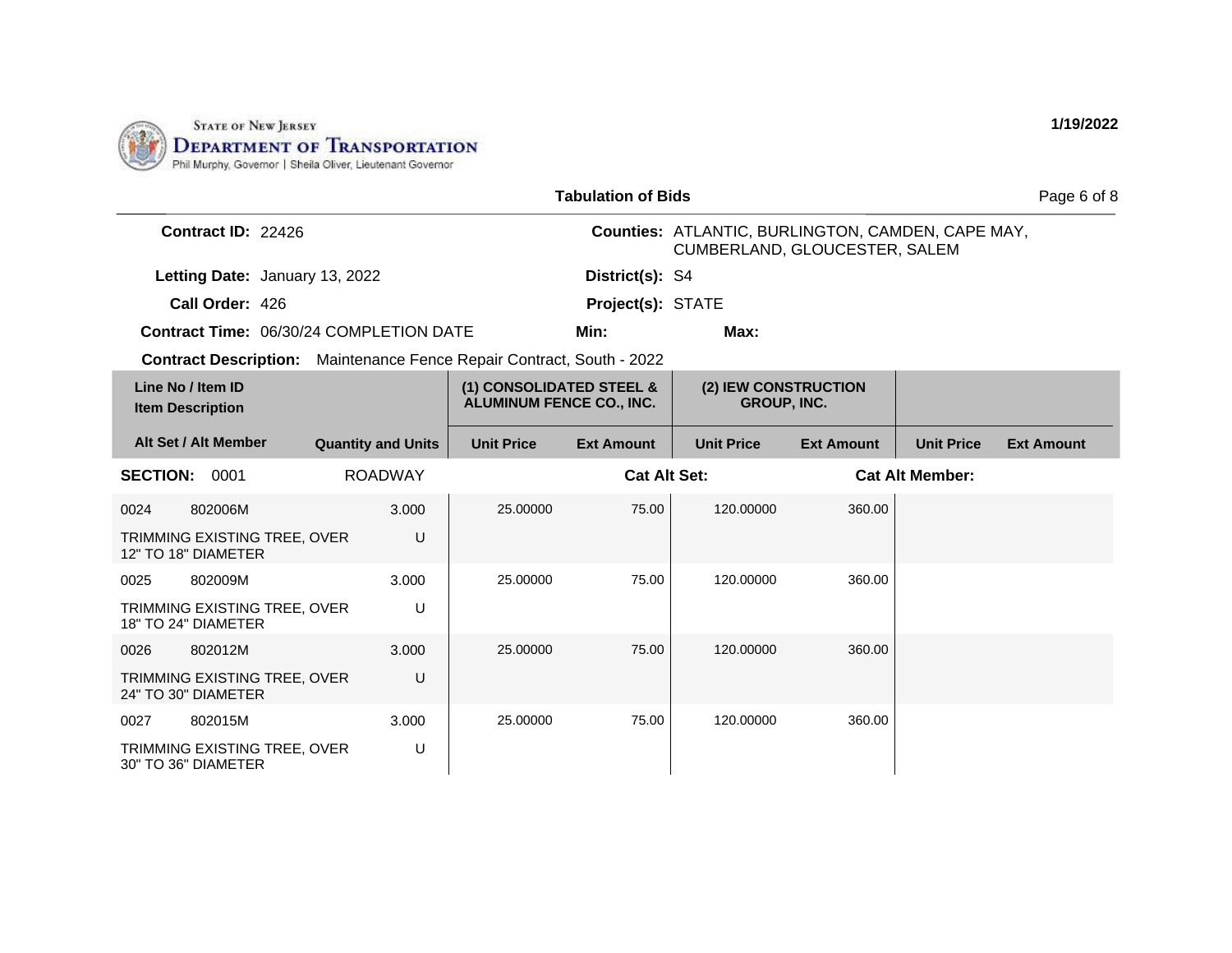

|                                                                              |                           |                                                             | <b>Tabulation of Bids</b> |                                                                                    |                   |                        | Page 7 of 8       |
|------------------------------------------------------------------------------|---------------------------|-------------------------------------------------------------|---------------------------|------------------------------------------------------------------------------------|-------------------|------------------------|-------------------|
| Contract ID: 22426                                                           |                           |                                                             |                           | Counties: ATLANTIC, BURLINGTON, CAMDEN, CAPE MAY,<br>CUMBERLAND, GLOUCESTER, SALEM |                   |                        |                   |
| Letting Date: January 13, 2022                                               |                           |                                                             | District(s): S4           |                                                                                    |                   |                        |                   |
| Call Order: 426                                                              |                           |                                                             | Project(s): STATE         |                                                                                    |                   |                        |                   |
| Contract Time: 06/30/24 COMPLETION DATE                                      |                           |                                                             | Min:                      | Max:                                                                               |                   |                        |                   |
| <b>Contract Description:</b> Maintenance Fence Repair Contract, South - 2022 |                           |                                                             |                           |                                                                                    |                   |                        |                   |
| Line No / Item ID<br><b>Item Description</b>                                 |                           | (1) CONSOLIDATED STEEL &<br><b>ALUMINUM FENCE CO., INC.</b> |                           | (2) IEW CONSTRUCTION<br><b>GROUP, INC.</b>                                         |                   |                        |                   |
| Alt Set / Alt Member                                                         | <b>Quantity and Units</b> | <b>Unit Price</b>                                           | <b>Ext Amount</b>         | <b>Unit Price</b>                                                                  | <b>Ext Amount</b> | <b>Unit Price</b>      | <b>Ext Amount</b> |
| <b>SECTION:</b><br>0001                                                      | <b>ROADWAY</b>            |                                                             | <b>Cat Alt Set:</b>       |                                                                                    |                   | <b>Cat Alt Member:</b> |                   |
| 802018M<br>0028                                                              | 3.000                     | 25.00000                                                    | 75.00                     | 120.00000                                                                          | 360.00            |                        |                   |
| TRIMMING EXISTING TREE, OVER<br><b>36" DIAMETER</b>                          | U                         |                                                             |                           |                                                                                    |                   |                        |                   |
| 802021M<br>0029                                                              | 25.000                    | 50.00000                                                    | 1,250.00                  | 300.00000                                                                          | 7,500.00          |                        |                   |
| TREE REMOVAL, OVER 6" TO 12"<br><b>DIAMETER</b>                              | U                         |                                                             |                           |                                                                                    |                   |                        |                   |
| 802024M<br>0030                                                              | 3.000                     | 100.00000                                                   | 300.00                    | 300.00000                                                                          | 900.00            |                        |                   |
| TREE REMOVAL, OVER 12" TO 18"<br><b>DIAMETER</b>                             | U                         |                                                             |                           |                                                                                    |                   |                        |                   |
| 802027M<br>0031                                                              | 3.000                     | 250.00000                                                   | 750.00                    | 300.00000                                                                          | 900.00            |                        |                   |
| TREE REMOVAL, OVER 18" TO 24"<br><b>DIAMETER</b>                             | U                         |                                                             |                           |                                                                                    |                   |                        |                   |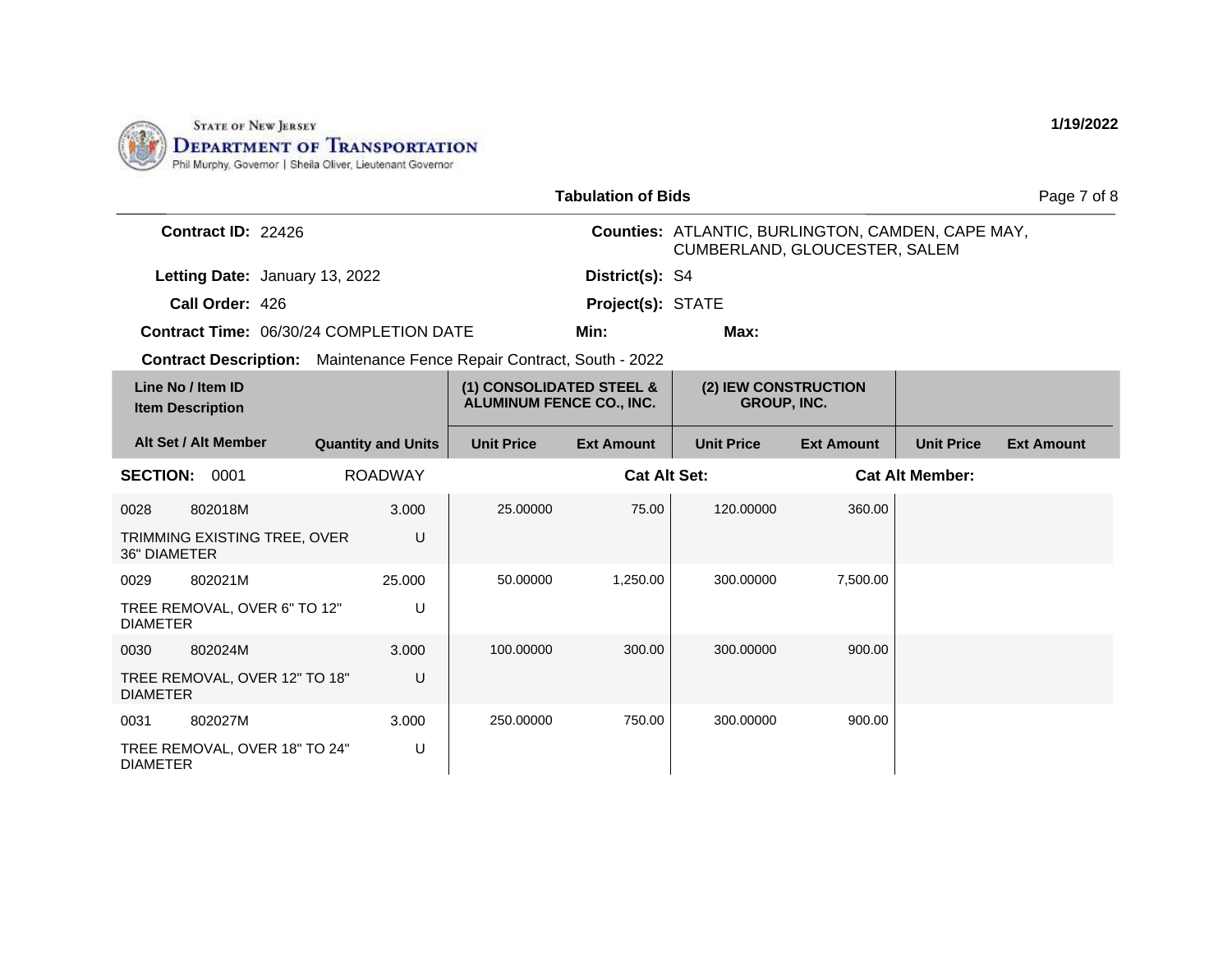

|                                                                              | <b>Tabulation of Bids</b><br>Page 8 of 8 |                                                             |                     |                                                                                    |                   |                        |                   |
|------------------------------------------------------------------------------|------------------------------------------|-------------------------------------------------------------|---------------------|------------------------------------------------------------------------------------|-------------------|------------------------|-------------------|
| Contract ID: 22426                                                           |                                          |                                                             |                     | Counties: ATLANTIC, BURLINGTON, CAMDEN, CAPE MAY,<br>CUMBERLAND, GLOUCESTER, SALEM |                   |                        |                   |
| Letting Date: January 13, 2022                                               |                                          |                                                             | District(s): S4     |                                                                                    |                   |                        |                   |
| Call Order: 426                                                              |                                          |                                                             | Project(s): STATE   |                                                                                    |                   |                        |                   |
| <b>Contract Time: 06/30/24 COMPLETION DATE</b>                               |                                          |                                                             | Min:                | Max:                                                                               |                   |                        |                   |
| <b>Contract Description:</b> Maintenance Fence Repair Contract, South - 2022 |                                          |                                                             |                     |                                                                                    |                   |                        |                   |
| Line No / Item ID<br><b>Item Description</b>                                 |                                          | (1) CONSOLIDATED STEEL &<br><b>ALUMINUM FENCE CO., INC.</b> |                     | (2) IEW CONSTRUCTION<br><b>GROUP, INC.</b>                                         |                   |                        |                   |
| Alt Set / Alt Member                                                         | <b>Quantity and Units</b>                | <b>Unit Price</b>                                           | <b>Ext Amount</b>   | <b>Unit Price</b>                                                                  | <b>Ext Amount</b> | <b>Unit Price</b>      | <b>Ext Amount</b> |
| <b>SECTION: 0001</b>                                                         | <b>ROADWAY</b>                           |                                                             | <b>Cat Alt Set:</b> |                                                                                    |                   | <b>Cat Alt Member:</b> |                   |
| 802030M<br>0032                                                              | 3.000                                    | 600.00000                                                   | 1,800.00            | 300.00000                                                                          | 900.00            |                        |                   |
| TREE REMOVAL, OVER 24" TO 30"<br><b>DIAMETER</b>                             | U                                        |                                                             |                     |                                                                                    |                   |                        |                   |
| 0033<br>802033M                                                              | 3.000                                    | 900.00000                                                   | 2,700.00            | 300.00000                                                                          | 900.00            |                        |                   |
| TREE REMOVAL, OVER 30" TO 36"<br><b>DIAMETER</b>                             | U                                        |                                                             |                     |                                                                                    |                   |                        |                   |
| 802036M<br>0034                                                              | 3.000                                    | 1.100.00000                                                 | 3,300.00            | 300.00000                                                                          | 900.00            |                        |                   |
| TREE REMOVAL, OVER 36"<br><b>DIAMETER</b>                                    | U                                        |                                                             |                     |                                                                                    |                   |                        |                   |
| <b>Section Totals:</b>                                                       |                                          |                                                             | \$707,603.32        |                                                                                    | \$944,493.75      |                        |                   |
|                                                                              | <b>Contract Totals</b>                   |                                                             | \$707,603.32        |                                                                                    | \$944,493.75      |                        |                   |
|                                                                              | <b>Cost Plus Time Totals</b>             |                                                             | \$707,603.32        |                                                                                    | \$944,493.75      |                        |                   |
| () indicates item is bid as Lump Sum                                         |                                          |                                                             |                     |                                                                                    |                   |                        |                   |